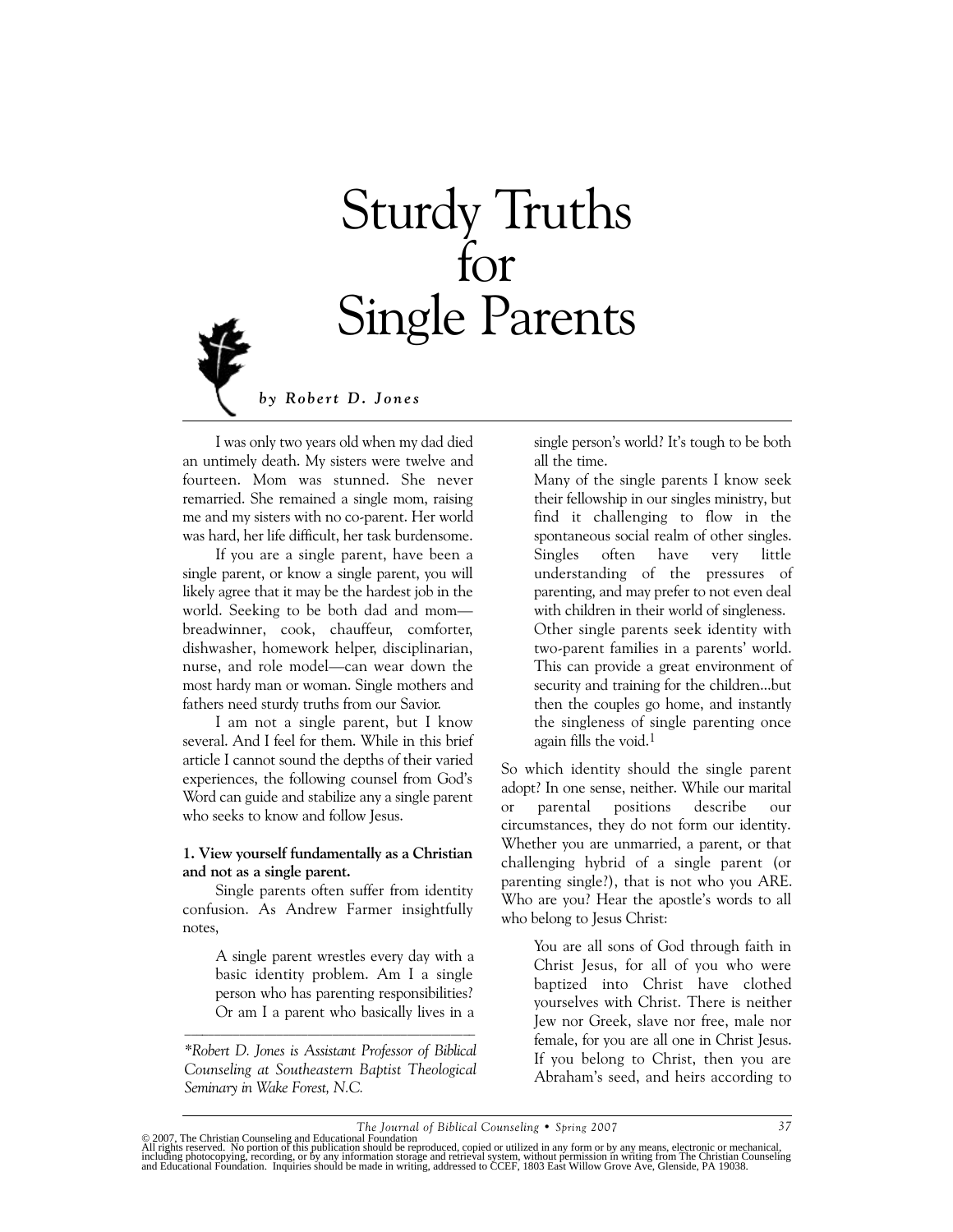the promise. (Gal. 3:26-29)

Here Paul highlights three common peopledividing categories in his day—Jew versus Greek, slave versus freeman, male versus female—and tells us that in Jesus Christ these divisions no longer exist. Don't miss his point. Paul is not blind to ethnicity or racial heritage, oblivious to master-slave workplace dynamics, or ignorant of the birds and the bees. On the contrary, elsewhere in his letters he directly addresses Jews, Greeks, masters, slaves, men, and women—people marked by the various distinctions that he claims no longer exist.

What's Paul's point? Simply this: Jesus Christ defines us not by our social standing but by our connection to Him. The Gospel does not obliterate your social class or neuter your gender. It relativizes them. It subordinates them so that they no longer define and control us. At the end of the day—the bottom line—we are Christians, sons and daughters of God, heirs of spouse's death or divorce has robbed you of your identity and likely has shriveled your soul. There are also two kinds of parents. If your parenting—as a single parent now or a married parent before—enriches you, then you can handle parental ups and downs. But if you allowed yourself to be *defined* as a married parent, then your life needs radical redefinition. Let the Gospel redefine you.

The implications for you as a single parent are limitless. It means that Jesus is, and longs to be, your most significant "other," far more so than any ex-spouse you have had or any wishedfor-spouse you have desired.

- Whom have I in heaven but You? And earth has nothing I desire besides You. My flesh and my heart may fail, but God is the strength of my heart and my portion forever. (Ps. 73:25-26)
- His divine power has given us everything we need for life and godliness through

# Jesus Christ defines us not by our social standing but by our connection to Him.

Abraham's promised blessing brought to fruition in our lives through Jesus.

How you view yourself matters immensely. I love Donald Sutherland's line in the 2003 film *The Italian Job*. Sutherland plays John, a successful but aging master thief specializing in high-ticket art and jewel theft. Savoring their \$35,000,000 caper, he laments to his young protégé, Charlie, played by Mark Wahlberg, how he has spent all his life as a thief and never settled down. In a fatherly tone he advises Charlie: "You know, Charlie, there are two kinds of thieves in this world: those who steal to enrich their lives, and those who steal to define their lives." With a shaking head he adds, "Don't be the latter. It makes you miss out on what's really important in this life."

In the same way I would suggest that there are two kinds of married people: those whose marriage *enriches* their lives (a good thing), and those whose marriage *defines* their life (a bad thing). If marriage defined you, then your our knowledge of Him who called us by His own glory and goodness. (2 Pet. 1:3)

It means, providentially, that some of us are Christians who happen to be either gifted with marriage or gifted with singleness. Some of us are Christians who happen to be parents or to be childless. But all of us are Christians, one in Christ, having brand new identities anchored forever in our Lord and not in our social situation.

It means that in God's eyes you as a single Christian parent actually have more in common with married Christians, or non-parent Christians, than with single parents who do not know the Son of God. Common cords connect you to both Jesus and His church body: regeneration, the Holy Spirit's presence, the Bible, sins forgiven now and forever, the call to one-another ministry, God as Father, faith, hope, and love. You are not exiled to a singleparents land, cast off the island of seemingly important married people, marginalized as a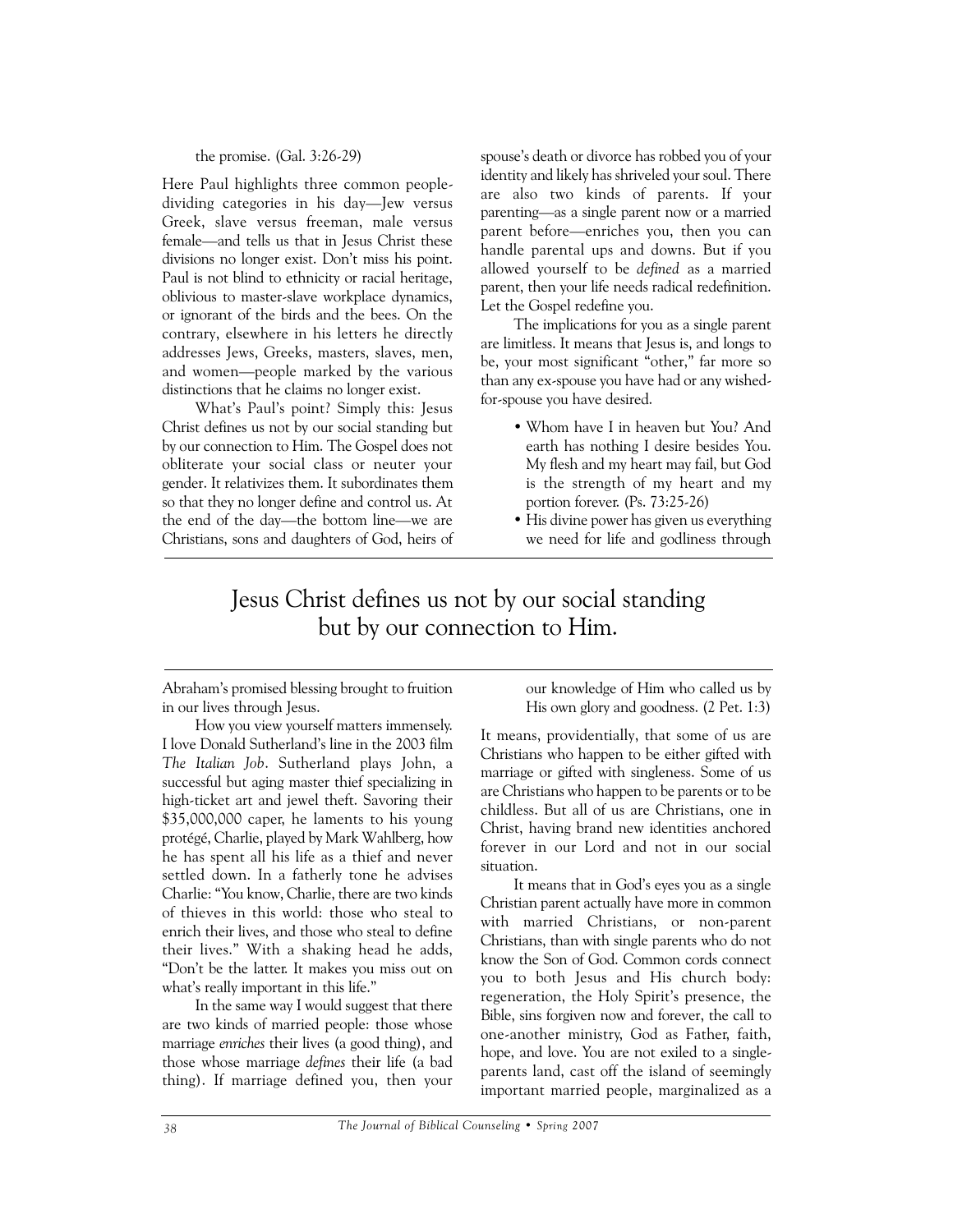second-class citizen. No, you live right in the middle of God's redemptive drama, at the very center of His work in this world, married to His Son.

In fact, you are not so much a "Christian SINGLE-PARENT" (the nice adjective, supplementing a core identity noun). You are a "CHRISTIAN who, for the time being, in God's providence, happens to be unmarried and to have one or more children." Single-parenthood is your situation, not your identity. Who you are is God's son or daughter, coupled deeply and forever with Jesus Christ.

#### **2. Properly resolve the various issues relative to how you became a single parent.**

How did you become a single parent? How are you dealing with the divine providence that brought you to this place? God stands ready to help resolve these often gnawing problems.

Maybe you were previously married, but then your spouse died and you are now widowed. Along with handling the unique challenges of single parenting, you must also work through your grief. The bereavement process is painful enough even in the best of marriages. And if your prior relationship with your deceased spouse was unhealthy—if you built your life upon your spouse as an idol, or if distance, guilt, bitterness, or unresolved conflict characterized the marriage—then the grieving process can become complicated, prolonged, or stunted.2

Perhaps you and your spouse are separated or were divorced. Along with the sadness of loss itself, akin to the grief dynamics above, you have the baggage of a broken relationship and the present complications of dealing with your exspouse. Perhaps there is strife over child custody, shared parenting, and visitation; financial support; decisions concerning the child's welfare, in-law privileges, and so forth. Are you the primary custodial parent? That becomes a factor, as does the degree of involvement your "ex" wants to have in your children's lives. Add dating desires and remarriage prospects to the situation and the compounding pressures can confound even the strongest single parent.

Or maybe you were never married. Perhaps you were raped or seduced, or you willingly engaged in premarital sex that never led to marriage. The discovery of your pregnancy perhaps startled you, and you faced a monumental decision. You decided to keep your child, boldly bypassing family members, friends, and inner voices that urged abortion. Whether you recognized it or not, you chose God's way of life for your unborn child, since God is the one who forms babies in the womb and God alone has the right to end any human life. Maybe you considered entrusting your baby to qualified, loving adoptive parents, or to a trustworthy agency who would assist in this, but at the end of the day you opted for single motherhood.

Andrew Farmer acknowledges your pressures:

> We talk about the need to train children with godly diligence and consistency, yet single parents must often raise their children within a complicated and competing system of authorities and influences—often including the other birth parent, grandparents, counselors, courts, attorneys, schools, media, peers, and social service agencies! Perhaps most challenging, a single parent often lives with the constant awareness that his or her greatest human joy, that wonderful child, is inextricably linked to personal shame, pain, failure, or loss of vast proportions.

In whatever way you became and remain a single parent the Bible pours forth words of grace, power, and hope for you. God speaks to your situation itself and to all the issues that relate to it—guilt, bad memories, anger, bitterness, resentment, loss, grief, fear, and so forth.

The answers, of course, all connect you to Jesus Christ. For example, do you see in the cross of Jesus God's answer for the guilt you may be carrying over your contribution to the marriage meltdown or to your premarital sexual sin? As a single parent you probably feel guilty enough—I've met few single parents who didn't feel they were failing to do a good job as a parent—but to wallow in ongoing guilt about your past is not what Jesus wants for you.

Or maybe you struggle with bitterness toward your ex-spouse, and you see that this is not only controlling your life, but also affecting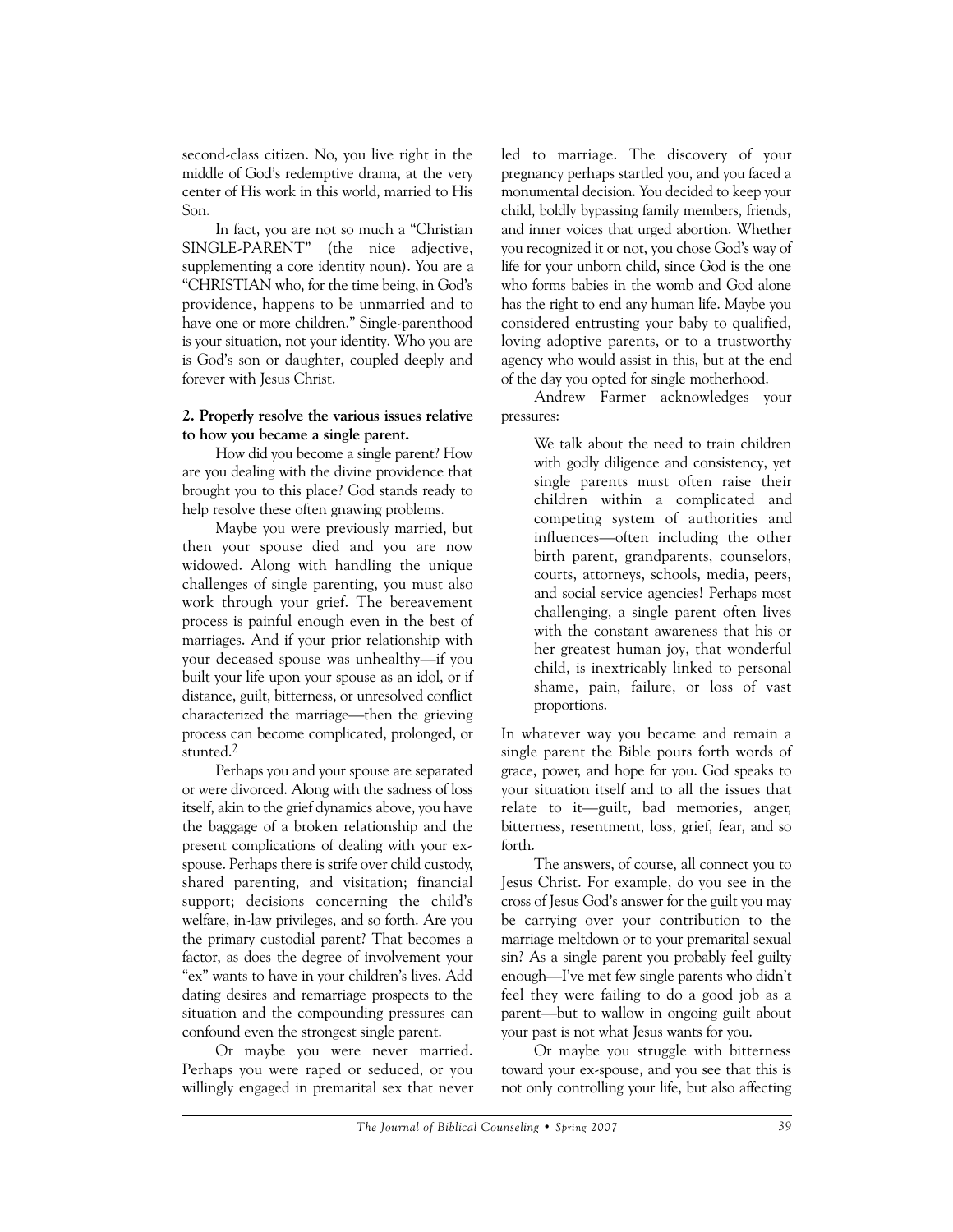the children who are breathing the second-hand smoke of your anger. Can you grasp what it means to live as one who has been forgiven a multi-million dollar sin debt before God, and to release the bitterness you are accumulating toward that other person? (Matt. 18:21-35).

It is vital that you deal with your ongoing baggage; it will affect you and your children now and in the days to come. Jesus is big enough to handle it and help you.

# **3. Cling to God's special promises to be Husband to the widow and Father to the fatherless.**

The Bible abounds with promises to widows and orphans. Farmer summarizes it well:

> The overarching hope of the single parent is the Fatherhood of God…. God the Father has a special place in His heart for the widows and the fatherless. His great heart beats with compassion for those who are His and are going it alone.3

God's heart is seen in His promises to care in special ways for widows and fatherless among His people. In one real, albeit metaphorical, sense God is the Husband of the single mom and the Father of the orphan:

- A father to the fatherless, a defender of widows, is God in His holy dwelling. God sets the lonely in families…. (Ps. 68:5-6)
- The LORD watches over the alien and sustains the fatherless and the widow…. (Ps. 146:9)
- For your Maker is your husband—the LORD Almighty is His name—the Holy One of Israel is your Redeemer; He is called the God of all the earth. (Isa. 54:5; also Hos. 14:1-3)

One of the ways God demonstrates His care for the single parent is through His commands, wisdom, rebukes, and warnings throughout Scripture for people to protect widows and fatherless:

> • Do not take advantage of a widow or an orphan. If you do and they cry out to me, I will certainly hear their cry. My anger will be aroused, and I will kill you with the sword; your wives will become

widows and your children fatherless. (Ex. 22:22-24)

- Do not deprive the alien or the fatherless of justice, or take the cloak of a widow as a pledge. Remember that you were slaves in Egypt and the LORD your God redeemed you from there. That is why I commanded you to do this. (Deut. 24:17-18; see also 24:19-22)
- Defend the cause of the weak and fatherless; maintain the rights of the poor and oppressed. Rescue the weak and needy; deliver them from the hand of the wicked. (Ps. 82:3-4)
- Do not move an ancient boundary stone or encroach on the fields of the fatherless, for their Defender is strong; He will take up their case against you. (Pr. 23:10-11)
- Israel's leaders have treated father and mother with contempt. They have oppressed the alien and mistreated the fatherless and the widow. (Ezek. 22:7)

The Bible clearly names God as Father. But God Himself and His Son Jesus are not ashamed to also use maternal metaphors for His care for His people. Although these images are not addressed to widowers or motherless believers per se, in an analogous way the principle of God's care for all single parents, including dads and their children, runs through these promises. In one sense—carefully defined, of course—the single dad has biblical warrant to see God as his wife and his children's mother:

- Shout for joy, O heavens; rejoice, O earth; burst into song, O mountains! For the LORD comforts His people and will have compassion on His afflicted ones. But Zion said, "The LORD has forsaken me, the LORD has forgotten me." "Can a mother forget the baby at her breast and have no compassion on the child she has borne? Though she may forget, I will not forget you!" (Isa. 49:13-15)
- As a mother comforts her child, so will I comfort you; and you will be comforted over Jerusalem. (Isa. 66:13)
- Jerusalem, Jerusalem, you who kill the prophets and stone those sent to you, how often I have longed to gather your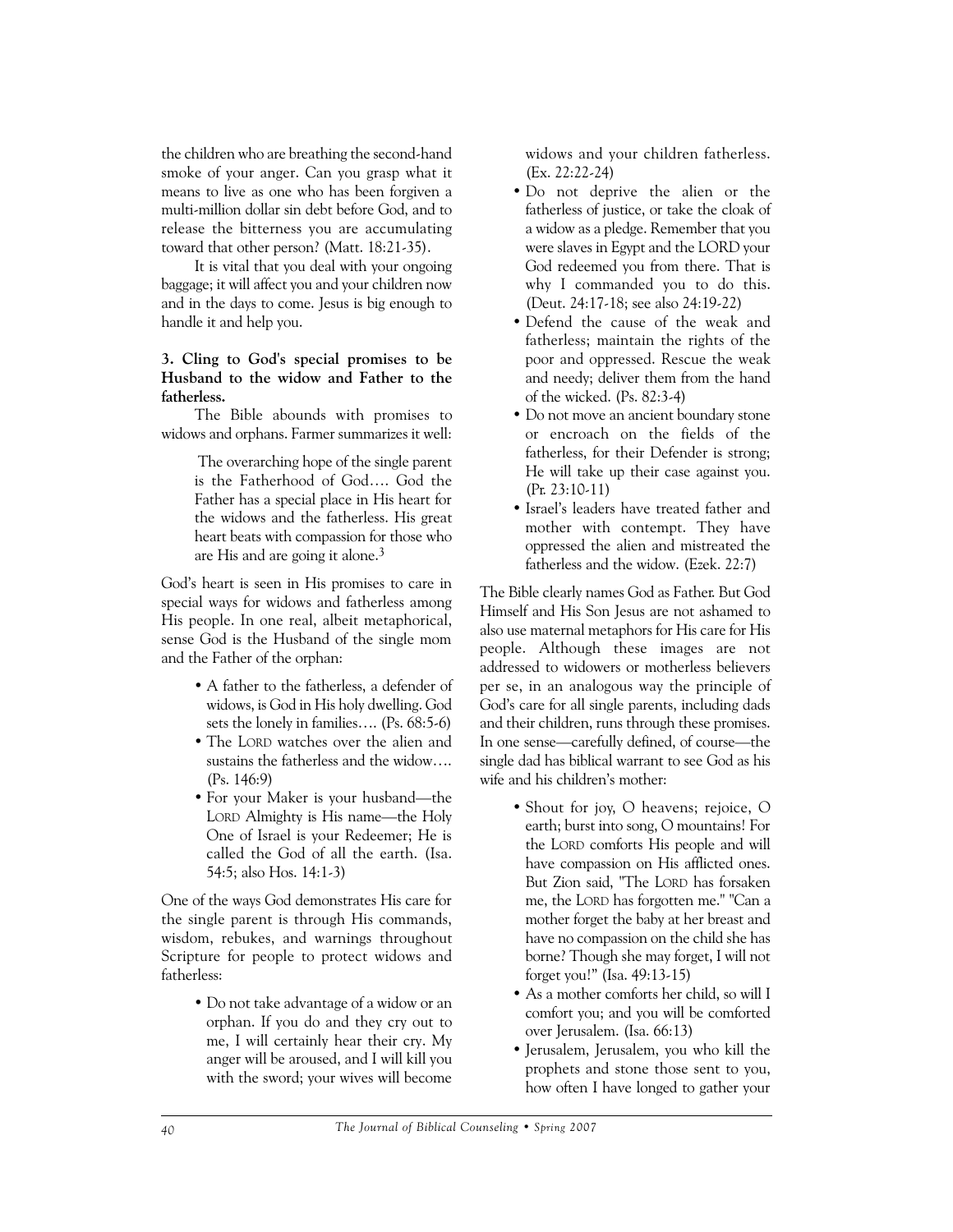children together, as a hen gathers her chicks under her wings, but you were not willing. (Matt. 23:37)

You don't have to be both father and mother. God is with you.

How important is this? Amid abandonment by his wife, Scott came to realize that his growing relationship with God turned his struggles into blessings. "Without a doubt, the only thing that has held me together has been the promises of God. God's power has given me everything I need for life and godliness (2 Pet. 1:3). His energy powerfully works in me (Col. 1:29). Life is no longer about the difficulties that come my way, but more importantly how God is trying to conform me into the image of His Son."

How do single parents draw near to God? Amy points to her Bible. "Reading Psalms and Proverbs during my most difficult times was very helpful. Being in Bible studies regularly, even more than usual, has sustained me. God convinced me that deepening my relationship with Him was a necessity for survival."

Why is this so important? Sandy answers,

The most difficult challenge that I face as a single parent is making parenting decisions without having someone who loves my child as much as I do to help me make these decisions. I am forever wishing I had someone with my child's best interest at heart to discuss matters with. I have cried more tears since my divorce over trying to make the best decisions regarding my daughter. With teenagers, a multitude of decisions need to be made on a daily basis.

Thankfully, Sandy brings those tears to God and seeks His help for these daily decisions. God assuredly has your child's best interest in His heart, even more than you do.

# **4. Believe and practice the basic biblical counsel given to all parents, including single parents.**

If single parenting is indeed a very hard job, then you certainly need clear guidance. And thankfully the Bible speaks to you, from cover-to-cover. "Good," you reply, "I've been

looking for some help. Give me some verses that single out single moms and dads and tell us what we are supposed to do with our kids."

Sorry. The Bible doesn't always answer questions in the way we ask them, or give us truth in the categories or format we want. In point of fact there are no "ten commandments" in Scripture that exclusively address single parents.

What should we make of the apparent absence of biblical commands addressed specifically to single parents? Let's begin with a more fundamental question: Were there any single parents in the faith communities for which the Old Testament and New Testament writers? Surely yes. Then why were they excluded from biblical counsel on how to parent? The answer: They were not excluded. When God through the Scripture spoke to His readers He spoke to married parents and single parents without distinction. In other words, the general commands given to all parents pertain to single parents. You are not a special, exceptional subcategory.

What are God's directives given to parents? While various Christian authors summarize biblical parenting duties in various ways, most include the following components:

- Provide physical and emotional care
- Provide verbal instruction
- Provide physical discipline
- Model dependency on Christ that grows into His likeness
- Pray for and with your children

Of course you will not be able to give as much time, energy, skill, and creativity to these five tasks as two parents could. And God does not expect double effort from you. You cannot do, and must not try to do, the work of two adults. But what you do seek to do, in dependence on God's help, should be these five ministries toward your kids.

Further, while you may receive help from others—your parents, friends, church family, and so forth—you remain the God-appointed, God-authorized parent of your children. Do not concede this authority, responsibility, and opportunity to others. There is no biblical doctrine of "grandmother's rights." In God's providence you, not your mother, are single-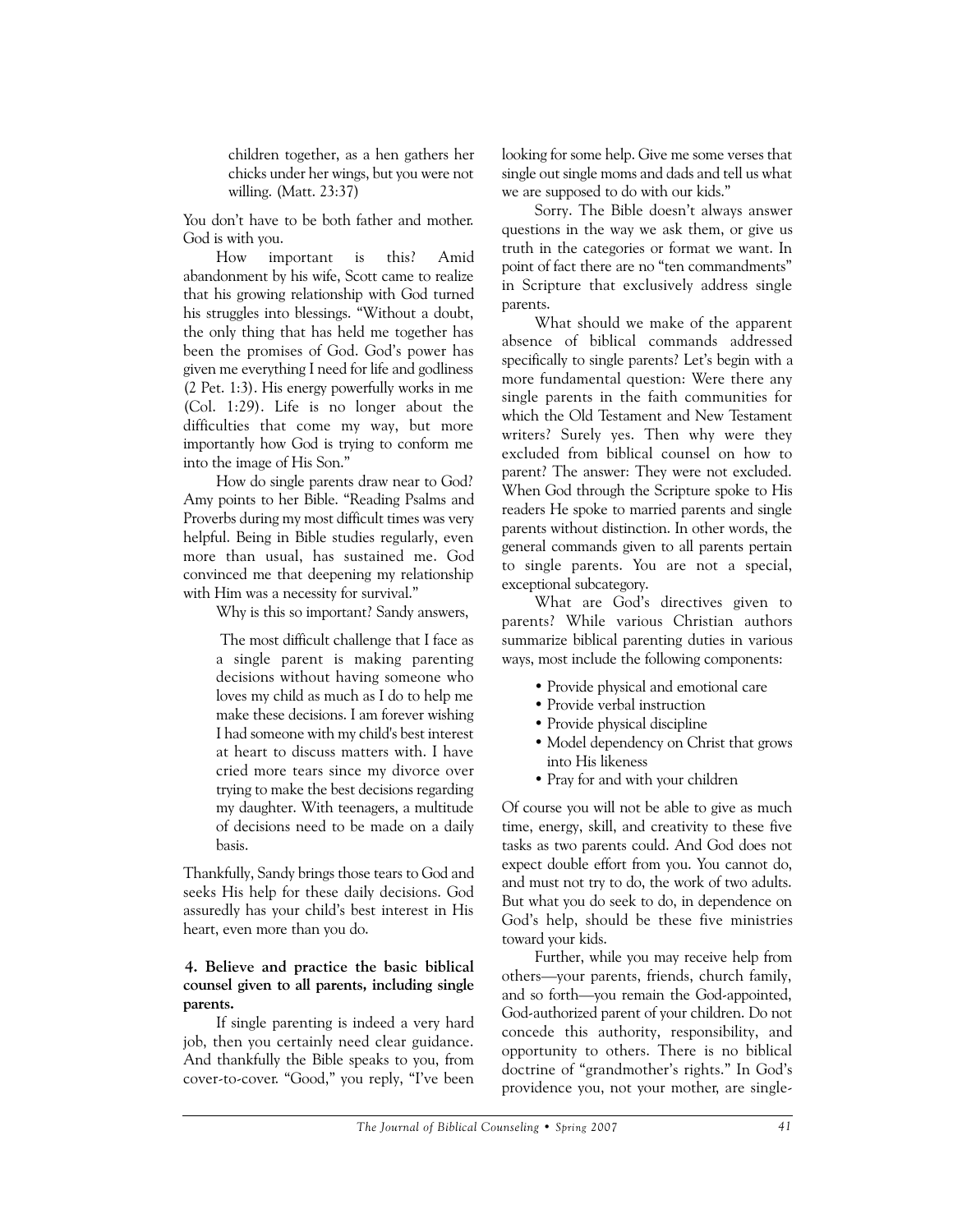parenting the children God has entrusted to you.

# **5. Pay special attention to how your children handle your single parent situation. Counsel them without consigning them to "victim" identity and mentality.**

It is wise for you to give due concern not just on how single parenting affects you, but also your children. In whatever way you became a single parent, in the same way your children have lost a parent. You are not the only one needing help to respond and adjust wisely. Your child's other parent has died (if you were widowed), or has left the home (if you were divorced), or may be unknown to your child (if you have not revealed the biological parent's identity). Do you know how your children are handling the event that left them with just one residential parent? 4

At the same time, you must reject a pair of

believer in Christ, but his father apparently was not. What future did this hold for this young man? Listen to his spiritual "father," the apostle Paul, describe what God brought about despite a non-Christian dad:

- I have been reminded of your sincere faith, which first lived in your grandmother Lois and in your mother Eunice and, I am persuaded, now lives in you also. (2 Tim. 1:5)
- But as for you, continue in what you have learned and have become convinced of, because you know those from whom you learned it, and how from infancy you have known the Holy Scriptures, which are able to make you wise for salvation through faith in Christ Jesus. (2 Tim. 3:14-15)

God used a godly mother, a godly grandmother, and a godly mentor to teach and model the

# Adoption is a mirror image of what God does for His people. Adoption redeems the broken lives of children, just as God adopts us and redeems our brokenness and sinfulness.

lies. First, do not lose sight of your child's responsibility to love, trust, and obey God despite unpleasant circumstances. A broken home does not excuse unbelief, rebellion, ingratitude, or idolatry. Teenage rebellion is, at the end of the day, rebellion. And rebellion is sin.5

Second, reject hopeless notions that "doom" your children to future problems simply because they lack two married parents, or because of the negative influence their other parent may exert. Your children are not "victims" or "products of broken homes." They are people—people in God's image—who can know Jesus, follow Jesus, and live meaningful lives that please Jesus. Along with my own testimony, I can name several other godly men and women who grew up with only one parent.

Consider Timothy in the New Testament. While his parents were married, their marriage was spiritually mixed. We meet Timothy in Acts 16:1 where we learn that his mother was a

gospel for Timothy. He can use similar influences in your child's life, confirming the apostle's encouraging promise in 1 Corinthians 7:14, "For the unbelieving husband has been sanctified through his wife, and the unbelieving wife has been sanctified through her believing husband. Otherwise your children would be unclean, but as it is, they are holy."6

What steps might you as a single parent take when your ex-spouse's sinfulness exerts a negative influence on your kids?

- Entrust your child to God. Remember that God owns your child. You are a steward, not the owner. Humbly ask God to work directly in your son or daughter's life, and to use other means of grace to save, protect, and strengthen him.
- Appeal directly to your ex-spouse to change, restrain, or curb offensive behavior, out of love for your children. If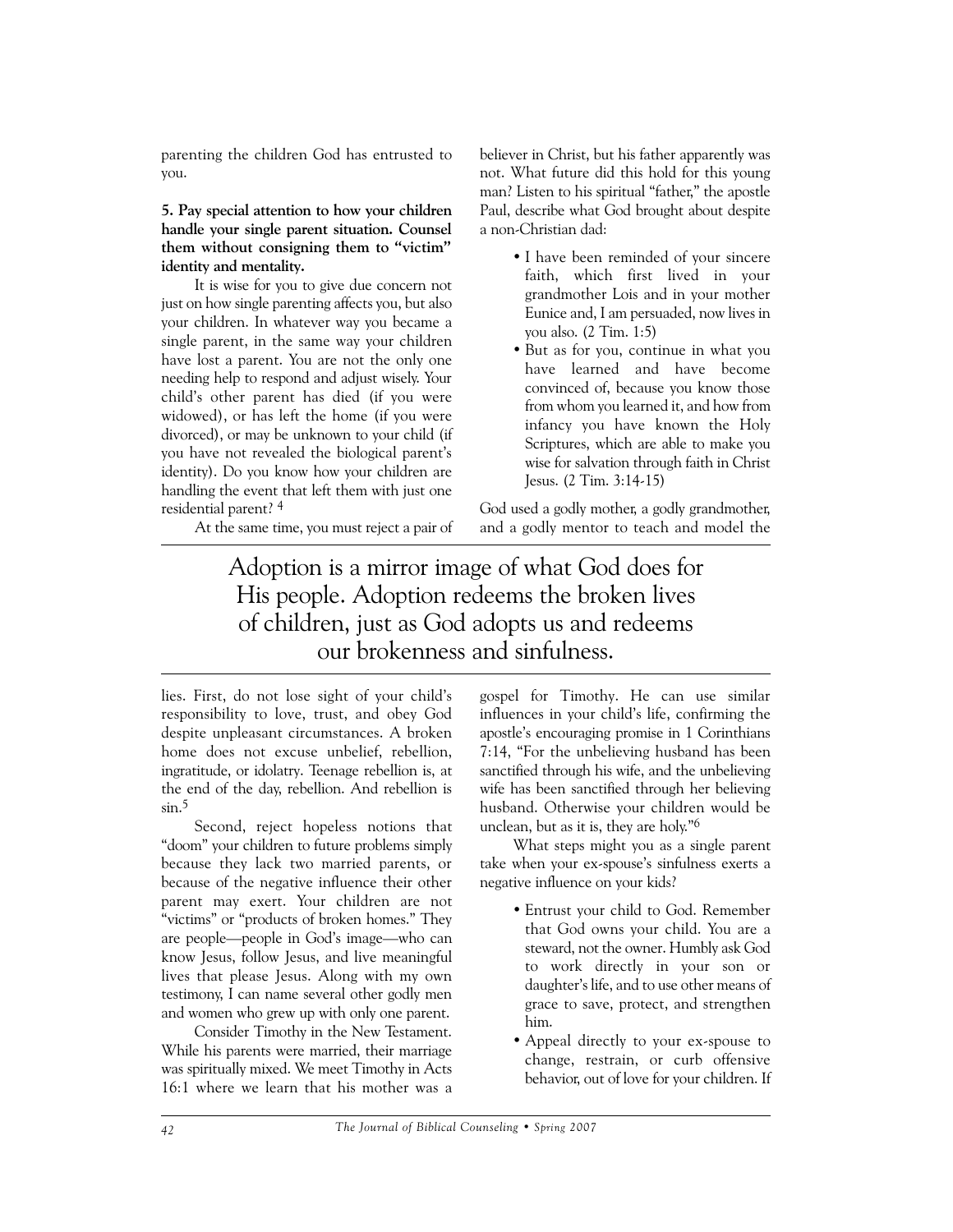that fails, pursue other recourses of appeal or accountability. This might include provisions in your shared parenting agreements for counseling or mediation, or enlisting the help of common friends or his or her parents or siblings. In severe cases you may need to contact the police or child protective services.

- Continue to model and teach the gospel to your children, like Timothy's mother Eunice, reflecting Christlikeness that will contrast and counteract in refreshing ways the unbeliever's lifestyle. Ask God to help you walk according to the Holy Spirit—to demonstrate the Spirit's fruit, adorn the gospel, and make Jesus attractive to your children as they consider the fork in the road they face. In some cases you may need to wisely caution and advise your children before or after they spend time with their other parent: "Daddy may do some things differently than I do. I do what I do because I am trying to follow Jesus. Your dad at this point is not seeking to follow Jesus. Respect your dad, love your dad, and pray for your dad. This is how you should handle it if he…."
- Remind your children that each of them must decide if they too will follow Jesus, and they cannot blame any parent, or anyone else, for unbiblical modeling.
- Invite one of your pastors or elders to sit down with you and your children to give them a biblical perspective on what happened in your marriage, how God looks at you and at your ex-spouse, and how God wants the children to treat each parent and handle shuttling between two houses. This is especially vital if your children are being given a sinfully-biased perspective on these matters.

In the midst of all this, God has given you a practical opportunity to teach your children much about his sovereignty, wisdom, and goodness. You cannot mend all the problems and complications your children might face, but you can convey a rich, robust, big picture of God and His ways. Connect them to the God of all hope, the Romans 8:28-29 God who brings hope and purpose to your life and to theirs.

One single mom summarized her concerns this way:

- I am not able to fill the father role for our children.
- My ex-husband and I have opposite philosophies on what to teach and model for our children—Christian priorities and values versus worldly priorities and values.
- I try to put my focus on the future, rather than on the past.
- When our philosophies and values clash, I try not to take it personally. I explain my position and stand my ground for what I am trying to teach my children. I try not to attack.
- My biggest concern is that I not let my attitude affect my children negatively. I am in this position of being a single parent, but I have no desire to be in it.

Notice how many things on this list have to do with her relationship with her ex-spouse and her own attitude toward single parenting.

# **6. Pursue a wise, God-pleasing, appropriate relationship with your children's other parent.**

The call here is simple, albeit profound and frequently draining: To love God with your whole being and to love that other parent the way you so naturally love yourself (Matt. 22:36- 40). If that parent is deceased, or if he or she is an ex-spouse who shows no desire to be involved with your children, the task becomes less complex.

But when relational tension exists with the other party, this call gets tough. "If possible, so far as it depends on you, live at peace with everyone" (Rom. 12:18), making every effort to keep your conscience clear before God and before other people (Acts 24:16). Cultivating attitudes of mercy, knowing when and how to confront or stand up for righteousness (particularly concerning your children), humbly confessing your failures and seeking the other person's forgiveness, controlling your tongue, praying for your former spouse, dealing with your in-laws – these and many more attitudes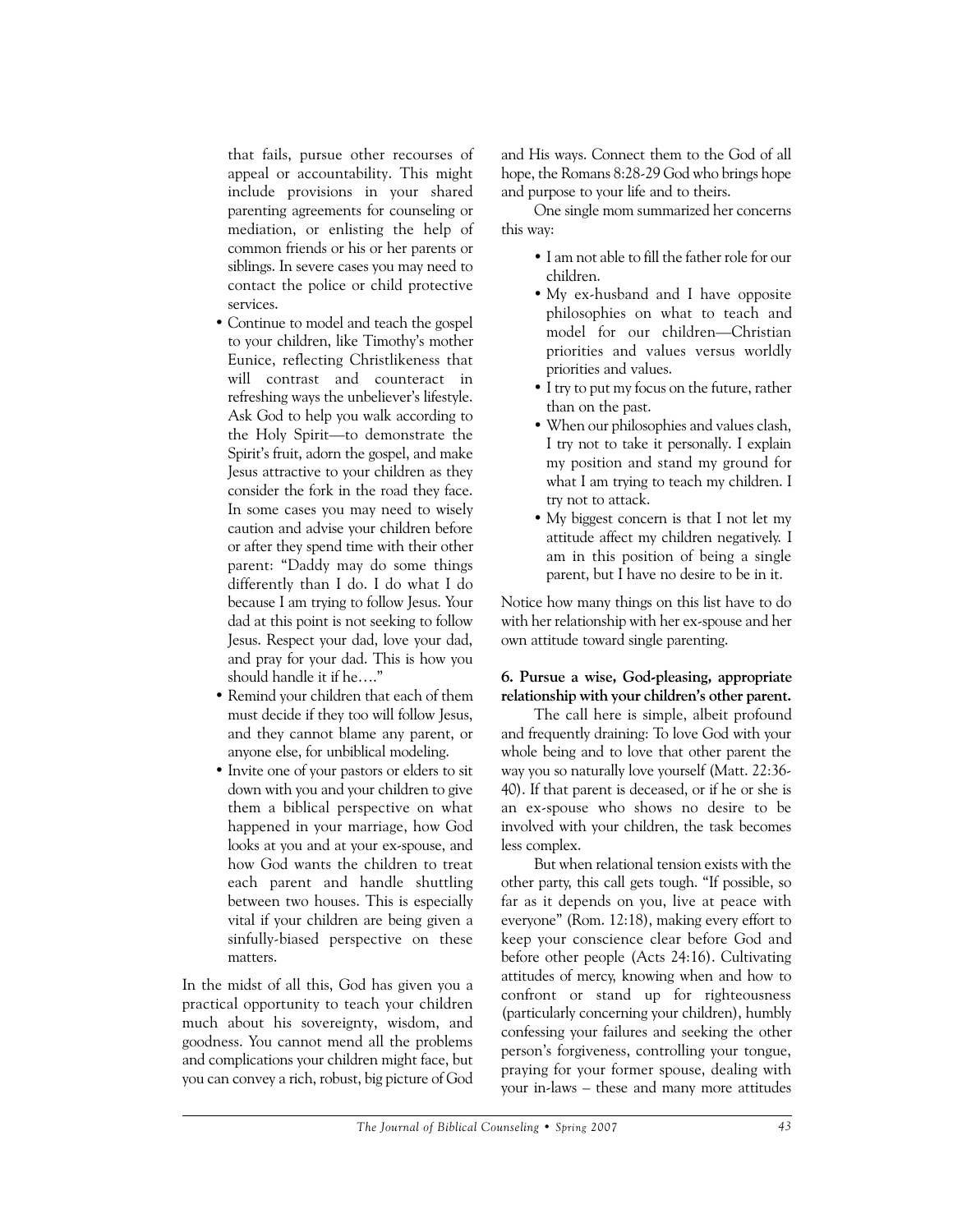and actions constitute God's will in what may be an ongoing exhausting relationship.

Yet there is good news here for you who seek God's will: You are not responsible to God for the response of others. Moreover God promises to walk with you through these tense interactions, to forgive you when you fail, to empower you to trust and obey Him, to use conflict to make you like Jesus, and one day to complete His good work in you and to usher you into His eternal kingdom, a place of everlasting peace, joy, and righteousness in His very presence.

# **7. Participate, as fully as your circumstances permit, in the worship, fellowship, and ministry of your local church, the body of Christ.**

Divorce, or your spouse's death, can leave you numb and tempt you to distrust others and withdraw from close relationships. For a host of reasons many single parents find solace in solitude, even circling the wagon with their children.

This is a mistake—an understandable mistake, and an easy one to make, but a mistake nonetheless. You and your family need the body of Christ. While God in His providence has placed you in a single-parent role, He has not called you to live in isolation from other believers.

You need corporate worship, weekly times to set your eyes on God your Father and Jesus your Savior, in the power of the Holy Spirit. Single-parenting pressures can drive you toward self-absorption. Assembling with others to praise the triune God and receive His preached Word will drive you toward Him and others.

You also need fellowship with other Christians, both brothers and sisters in Jesus who can help you, encourage you, and live out the Bible's many dozen "one another" commands. Immersion into God's family will guard you from loneliness, self-centeredness, and victimhood. Of course this entails willingness on your end to humbly seek and gratefully receive help from those who want to serve you in various ways: assisting with child care, giving financial help, including your family for holiday get-togethers, counseling about purchases or other financial matters, instructing in child-training, providing additional employment, or doing household tasks for which you are not skilled or don't have time.

Several single parent breadwinners particularly valued transportation help: "When I can't be in two places at the same time, I have learned to ask for assistance with transporting my children to a practice or game, and most people are more than glad to assist. In most cases, I think it easiest to go to the church for help because you know that people are looking and willing to serve." While cherishing this help, another recently divorced mom notes the downside: "Scheduling has been a nightmare for me when there's only one of me to do the running and I have to work. My daughter can always catch a ride with someone else but is it the ride I would want her to have? I hate not being able to pick her up after school to encourage her when she's had a bad day, or cheer for her when she's done well on a particular test or speech."

Pastoral counseling can be invaluable. Here's one single parent's experience:

> Of the types of support I sought, I found pastoral facilitators to be much more helpful, accepting, persevering—in my opinion because they had another source—God—to draw on to keep them healthy and balanced.

In pursuing participation in the church, don't settle for classes or small groups that are singleparent-only. These might be wise provisions for you initially, giving you some short-term relief and helping you connect to the rest of the church. But remember that the body of believers is bigger than you and your single-parent friends. As a member of the body you have something to offer others, and they have something to offer you. Currently, for example, I lead a care group at my church that by design consists of married and single people, and those singles, again by design, include both single parents and non-parents. I desire my group to be a microcosm of the whole church in all its breadth.

In particular, look for and ask God to give you a faithful friend or two of the same gender in the church with whom you can cultivate a peer relationship of Christ-centered fellowship.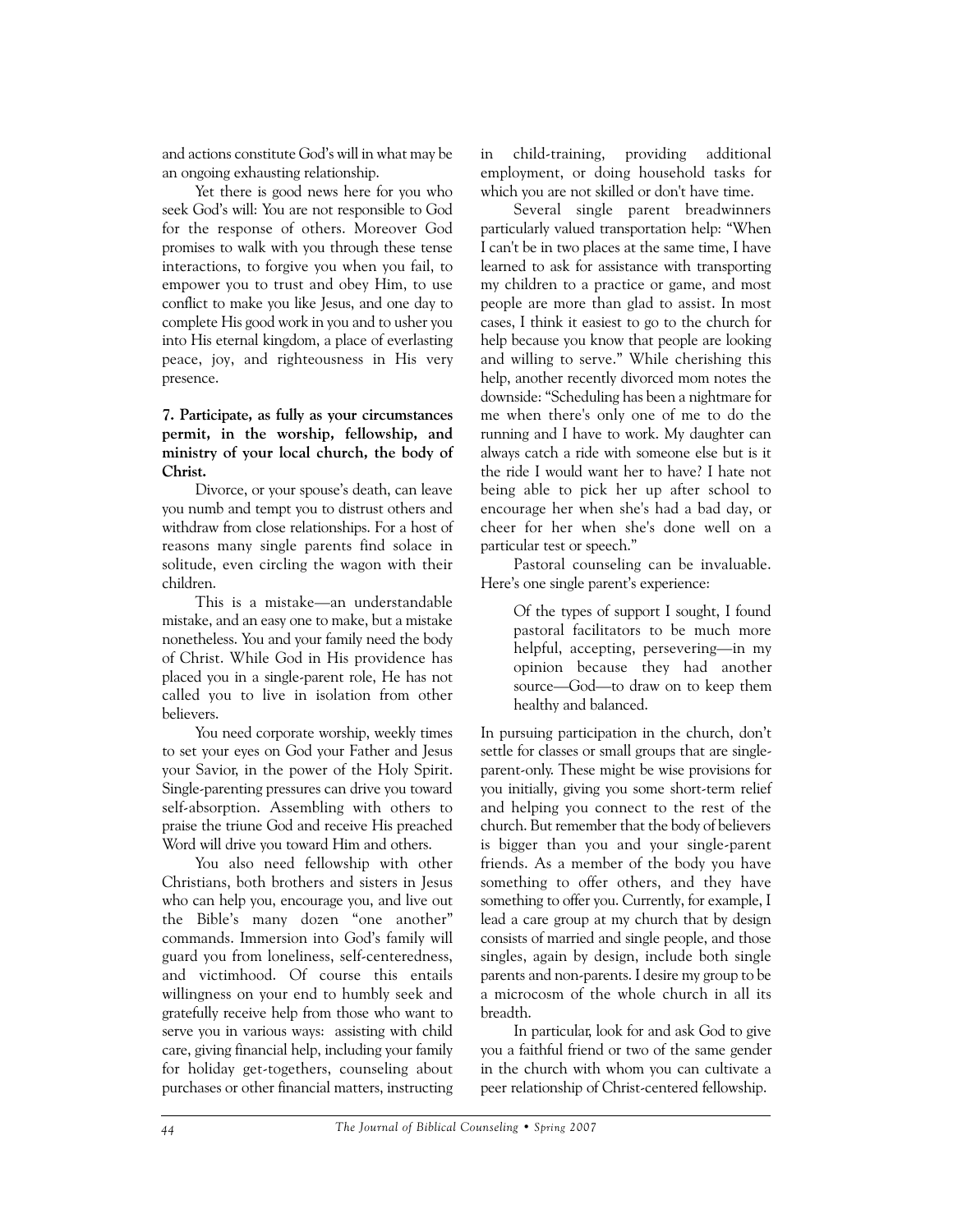Finally, beyond the benefits, membership in the body of Christ also entails responsibilities. You need to serve. While the combination of single parenting and breadwinning may drain your time, look for opportunities to serve in even small or occasional ways. Where there's a will, there's often a way. In serving you will not only please God and help others but you will model servanthood for your children, and you will derive great joy yourself as you follow the way of your Savior who taught us that "It is more blessed to give than to receive." (Acts 20:35)

At the same time, for some men and women, becoming a single parent means throttling back on plans for Christian service. One single dad, a part-time ministry student, came to this bittersweet conclusion: "God is calling me to turn over my goals and aspirations to Him and to realize that maturing me is more important than my reaching short-term goals: my seminary degree, Christian ministry, and greater opportunities in my current job world." Ironically, whatever his vocation direction may be, he will likely emerge as a wiser, more compassionate servant of Jesus our Lord.

### **8. Expose your children, where possible, to mature Christian men and women who can serve as models.**

Within most churches there are mature Christian men and women who can provide role models for your son or daughter. Talk to your church elders about this. They themselves and their wives might serve in such a role, since their ministry job description includes modeling godliness (1 Pet. 5:2-4; Heb. 13:7). Keep your eyes open for exemplary believers and don't be afraid to invite them into your children's lives, smoothly, in appropriate ways. You might invite a godly couple over for a meal or ask a growing Christian adult if he or she might cultivate some personal interest in your child.

"But they have uncles and coaches and scout leaders who are good people," you say. That is good. But at the end of the day, ask what message these well-intentioned people send, if they themselves do not openly live for Jesus. They may be sending a moralistic message that you can have a good life without Jesus Christ. In other words, don't settle for merely good moral

influences (though you should prefer them to immoral ones). Your goal is to lead your children to Christ, not to produce little Pharisees.

### **9. Seek God's counsel from your pastor, elders, or a biblical counselor concerning marriage or remarriage possibilities.**

The matter of marriage or remarriage for you as a single parent of course warrants an entire article or book of its own. Is pursuing a partner the right step for you? While Paul in 1 Timothy 5:14 favors younger widows remarrying, there are few direct statements on this issue, and even in this case of younger widows, wisdom is required.

Here are five questions to ask yourself:

- *Am I free before God and others to marry/remarry?* Have I dealt with any past issues or ongoing obligations, as in point two above?11
- *Do I want to marry/remarry for the right reasons?* Motives are crucial for entering marriage. The right driving motive is "I want to love and serve this man or woman in a God-given relationship of marriage." But there are wrong motives that reinforce our natural selfcenteredness: "I need a husband or a wife." Or, "my children deserve a mom or dad." On the other hand, there are wrong motives to not marry: "I'll never trust a man or a woman again."
- *Is this person the best person for me, and am I the best person for him or her?* Within the broad biblical boundaries of marrying only "in the Lord" (1 Cor. 7:39; see also 2 Cor. 6:14-17)—your common commitment to follow Christ—you have much latitude in mate selection.12 But at the end of the day (as some have discovered the hard way), it is better to remain a single parent than to enter into a potentially destructive marriage.
- *How can I, and my fiancé, best prepare for marriage or remarriage?* Are you and your fiancé committed to wise, Christcentered premarital training? Don't fall for the lie that limits premarital training to eighteen-year-olds with little life experience. Everyone can profit from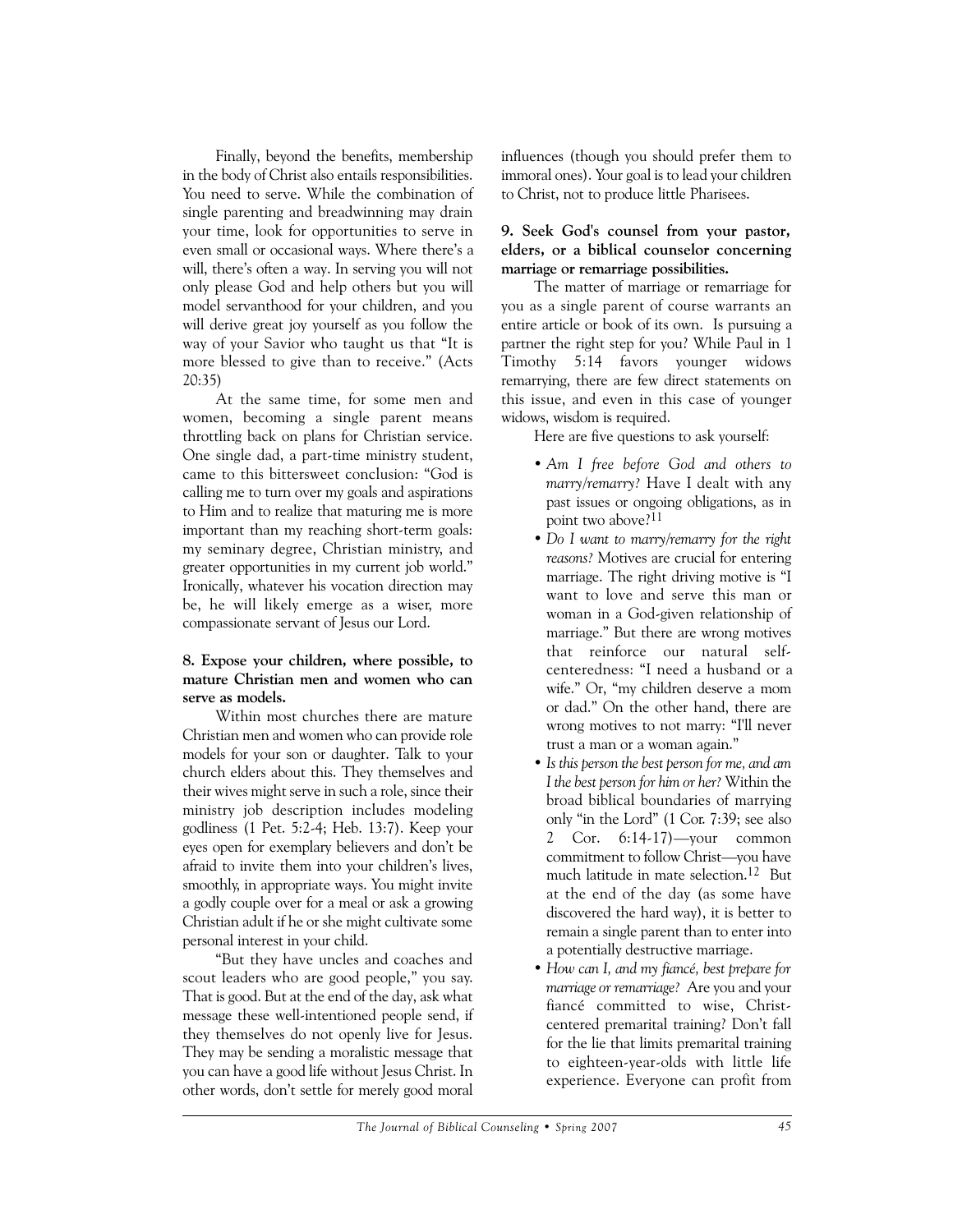marital preparation, even if—and perhaps especially if—you have had a previous marriage. Most Bible-believing pastors in our day want engaged couples to receive quality help before marriage. (Note: If your fiancé is uninterested or unwilling, you might question his commitment to following Christ once you are married.)

• *Have I considered and sought wise counsel about the unique challenges that a "blended" or "step-" family provides?* Merging your life and children with another person is no simple task, especially if he or she also has children.14 It's not as easy as the *Yours, Mine, and Ours* films might suggest. Do you want this man or this woman to influence and shape your children? Are you prepared to adjust to a different style not only of marriage but also of parenting? What do your children think about this person, his/her children, and the whole proposition? How much will their opinion matter in your final decision? And how much will you allow them to bond with the potential mate before you tie the knot? Get some counsel; romantic love can be the wrong kind of blind love.

### *Conclusion*

Does single parenthood spell doom? Not for dads and moms who belong to Jesus and devote themselves to him. Are your children destined to a second-class existence? Not in my case; God had His hand on my life and brought me into a saving relationship with my heavenly Father.

Jenny's testimony can be yours: "I face not the sorrows of a fallen world but the saving grace of the Refiner's fire. That causes me to kneel in desperation at the Lord's feet, but not pleading for a house with a picket fence, a husband, and 2.5 kids. No, I desperately plead for the riches of His kingdom—love, joy, peace, patience, kindness, goodness, faithfulness, gentleness, and self-control! For some people these gifts may come with ease, but I insist on the wretchedness of my soul that needs to be transformed at any cost. And I trust that God is not blind or uncompassionate, but very much in control. The Bible promises us trials, and these trials are there to test our faith, make us stronger, and sharpen our character. Why then should we resist God's goodness?" What is Jenny's ultimate hope? Jesus.

> But He said to me, "My grace is sufficient for you, for My power is made perfect in weakness." Therefore I will boast all the more gladly about my weaknesses, so that Christ's power may rest on me. That is why, for Christ's sake, I delight in weaknesses, in insults, in hardships, in persecutions, in difficulties. For when I am weak, then I am strong. (2 Cor. 12:9-10)

*Unexpected Legacy of Divorce: A 25 Year Landmark Study* (NY: Hyperion, 2000). For a hope-filled biblical perspective, see Amy Baker, "Children of Divorce: Issues to Be Addressed in Helping the Children," a workshop presented at Faith Baptist Counseling Ministries' Biblical Counseling Training Conference, February 2000. For audio recordings contact Faith Baptist Church at 765-448-1986 or www.fbclafayette.org/store.

5 Consider, for example, Isaiah 1:2; Malachi 1:6; Romans 1:30; 2 Timothy 3:1-5; Exodus 20:12; Ephesians 6:1.

<sup>1</sup> Andrew Farmer, "Appendix A: Single Parents and the Church," *The Rich Single Life* (Gaithersburg, MD: Sovereign Grace Ministries, 1998), 151. Downloadable version available at www.sovereigngraceministries.org.

<sup>2</sup> While unpacking Christ-centered counsel on grieving the loss of a spouse (and similar topics that follow) goes beyond the scope of this article, I recommend Paul David Tripp's helpful booklet, *Grief: Finding Hope Again* (Winston-Salem, NC: Punch Press, 2004).

<sup>3</sup> Farmer, 153.

<sup>4</sup> Consider the discouraging research in Judith S. Wallerstein, Julia M. Lewis, and Sandra Blakeslee, *The*